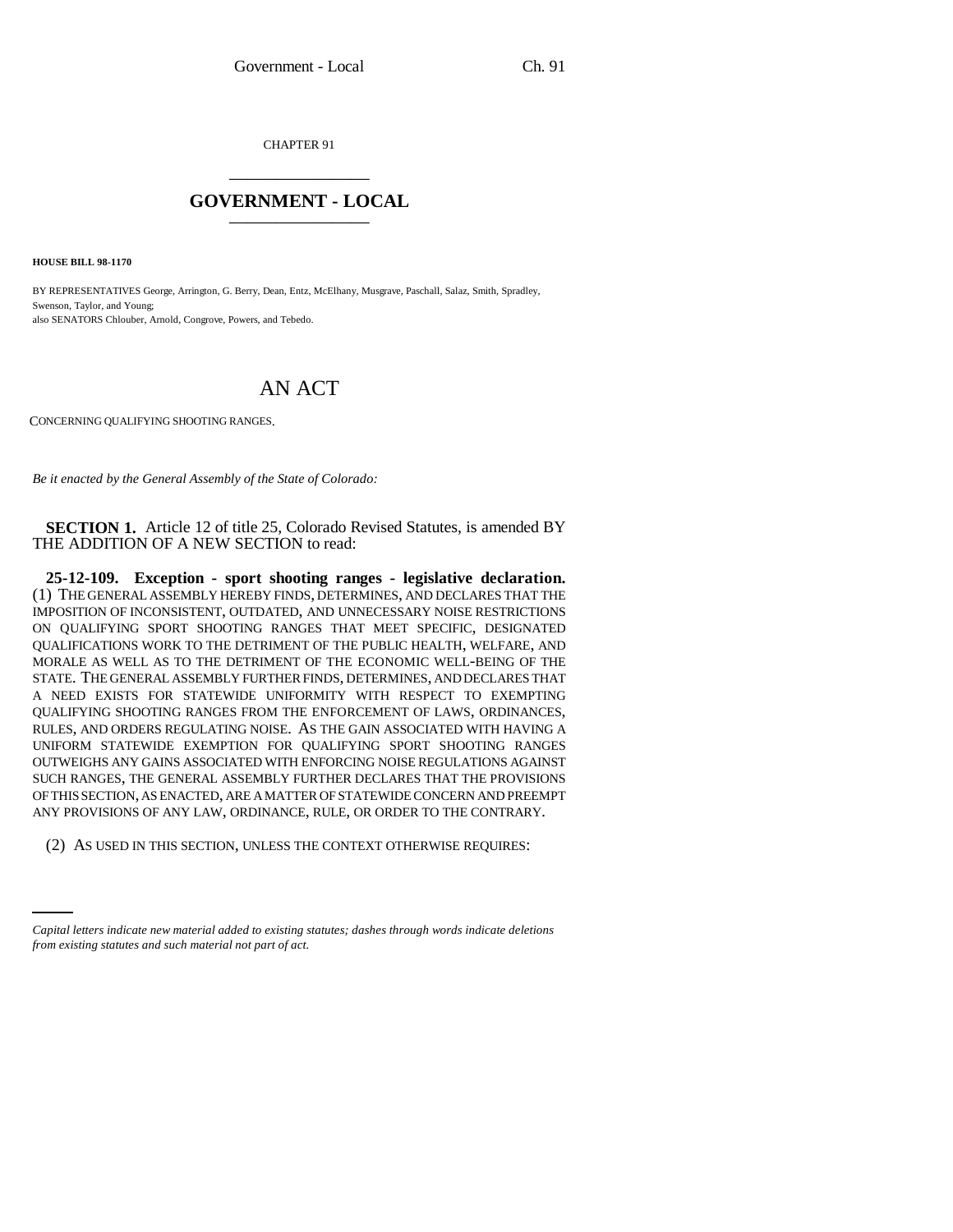## Ch. 91 Government - Local

(a) "LOCAL GOVERNMENT" MEANS ANY COUNTY, CITY, CITY AND COUNTY, TOWN, OR ANY GOVERNMENTAL ENTITY, BOARD, COUNCIL, OR COMMITTEE OPERATING UNDER THE AUTHORITY OF ANY COUNTY, CITY, CITY AND COUNTY, OR TOWN.

(b) "LOCAL GOVERNMENT OFFICIAL" MEANS ANY ELECTED, APPOINTED, OR EMPLOYED INDIVIDUAL OR GROUP OF INDIVIDUALS ACTING ON BEHALF OF OR EXERCISING THE AUTHORITY OF ANY LOCAL GOVERNMENT.

(c) "PERSON" MEANS AN INDIVIDUAL, PROPRIETORSHIP, PARTNERSHIP, CORPORATION, CLUB, OR OTHER LEGAL ENTITY.

(d) "QUALIFYING SPORT SHOOTING RANGE" OR "QUALIFYING RANGE" MEANS ANY PUBLIC OR PRIVATE ESTABLISHMENT, WHETHER OPERATING FOR PROFIT OR NOT FOR PROFIT, THAT OPERATES AN AREA FOR THE DISCHARGE OR OTHER USE OF FIREARMS OR OTHER EQUIPMENT FOR SILHOUETTE, SKEET, TRAP, BLACK POWDER, TARGET, SELF-DEFENSE, RECREATIONAL OR COMPETITIVE SHOOTING, OR PROFESSIONAL TRAINING.

(3) NOTWITHSTANDING ANY OTHER LAW OR MUNICIPAL OR COUNTY ORDINANCE, RULE, OR ORDER REGULATING NOISE TO THE CONTRARY:

(a) A LOCAL GOVERNMENTAL OFFICIAL MAY NOT COMMENCE A CIVIL ACTION NOR SEEK A CRIMINAL PENALTY AGAINST A QUALIFYING SPORT SHOOTING RANGE OR ITS OWNERS OR OPERATORS ON THE GROUNDS OF NOISE EMANATING FROM SUCH RANGE THAT RESULTS FROM THE NORMAL OPERATION OR USE OF THE QUALIFYING SHOOTING RANGE EXCEPT UPON A WRITTEN COMPLAINT FROM A RESIDENT OF THE JURISDICTION IN WHICH THE RANGE IS LOCATED. THE COMPLAINT SHALL STATE THE NAME AND ADDRESS OF THE COMPLAINANT, HOW LONG THE COMPLAINANT HAS RESIDED AT THE ADDRESS INDICATED, THE TIMES AND DATES ON WHICH THE ALLEGED EXCESSIVE NOISE OCCURRED, AND SUCH OTHER INFORMATION AS THE LOCAL GOVERNMENT MAY REQUIRE. THE LOCAL GOVERNMENT SHALL NOT PROCEED TO SEEK A CRIMINAL PENALTY OR PURSUE A CIVIL ACTION AGAINST A QUALIFYING SPORT SHOOTING RANGE ON THE BASIS OF SUCH A NOISE COMPLAINT IF THE COMPLAINANT ESTABLISHED RESIDENCE WITHIN THE JURISDICTION AFTER JANUARY 1, 1985.

(b) NO PERSON MAY BRING ANY SUIT IN LAW OR EQUITY OR ANY OTHER CLAIM FOR RELIEF AGAINST A QUALIFYING SPORT SHOOTING RANGE LOCATED IN THE VICINITY OF THE PERSON'S PROPERTY OR AGAINST THE OWNERS OR OPERATORS OF SUCH RANGE ON THE GROUNDS OF NOISE EMANATING FROM THE RANGE IF:

(I) THE QUALIFYING RANGE WAS ESTABLISHED BEFORE THE PERSON ACQUIRED THE PROPERTY;

(II) THE QUALIFYING RANGE COMPLIES WITH ALL LAWS, ORDINANCES, RULES, OR ORDERS REGULATING NOISE THAT APPLIED TO THE RANGE AND ITS OPERATION AT THE TIME OF ITS CONSTRUCTION OR INITIAL OPERATION;

(III) NO LAW, ORDINANCE, RULE, OR ORDER REGULATING NOISE APPLIED TO THE QUALIFYING RANGE AT THE TIME OF ITS CONSTRUCTION OR INITIAL OPERATION.

**SECTION 2.** Part 1 of article 21 of title 13, Colorado Revised Statutes, is